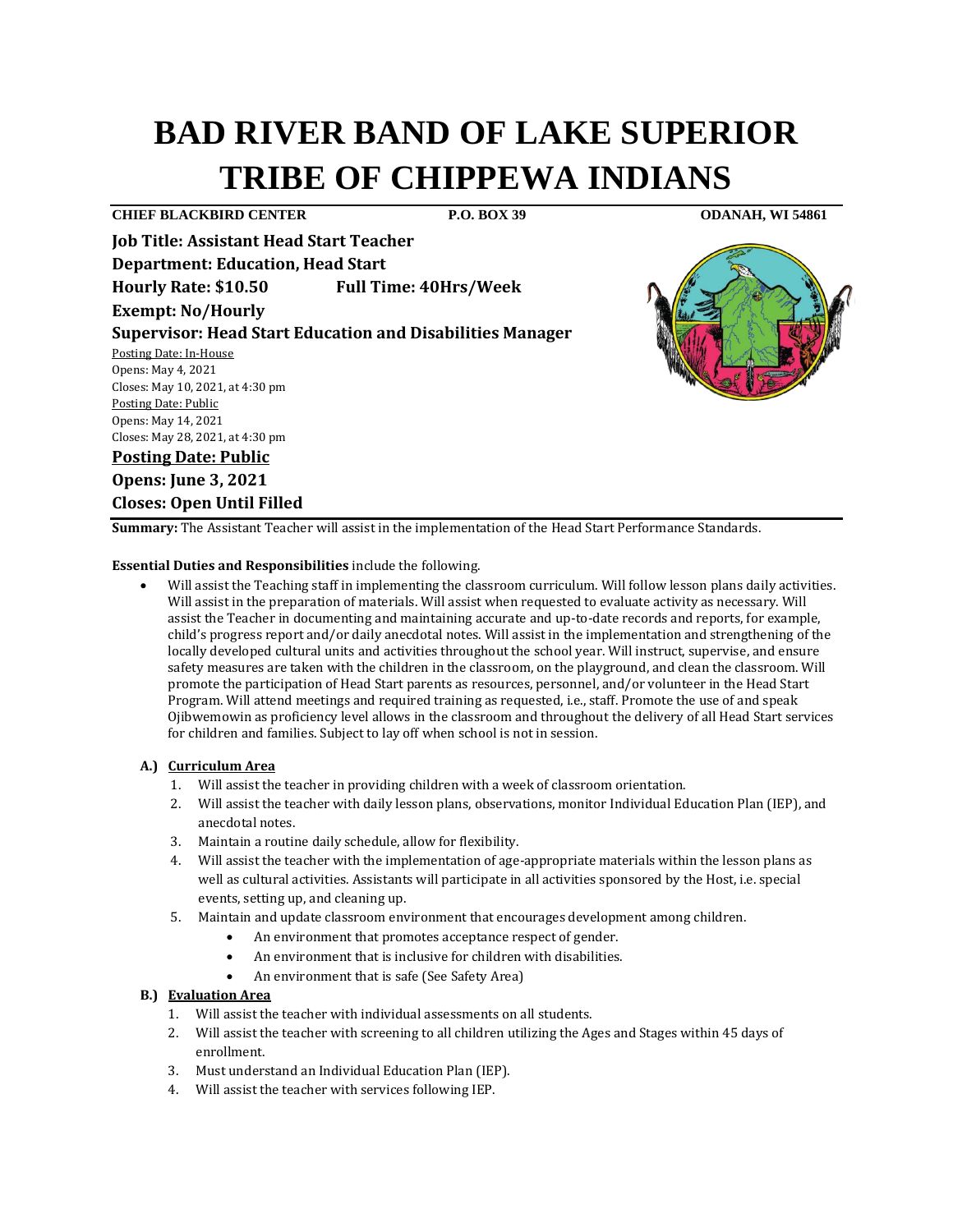### **C.) Health Area**

- 1. Will assist the teacher to create a family partnership to ensure that each child has a medical home.
- 2. Observe and document each child's physical appearance to detect any signs of injuries or illness. Including any changes in emotions and behaviors.
- 3. Will assist teachers with parents on all health and development procedures administrator.
- 4. Allow and enable children to independently utilize child-size bathroom facilities.
- 5. If deemed necessary, the classroom teacher and/or ED Manager will assign Assist Teacher to take learning activities to a child with a short-term injury or other physical condition that prevent the child from participating in the classroom setting.
- 6. The Teacher is responsible for the administration and handling of medication.

## **D.) Safety Area**

- 1. All staff members will receive First Aid training, which is kept current on an annual basis.
- 2. All classrooms will keep well-equipped First Aid Kit and restock when needed.
- 3. Will keep a "Bio Quick-n-Clean" kit in each classroom and use it when necessary.
- 4. Staff, volunteers, and children must wash their hands with soap and running water at appropriate times.
- 5. Assist Teachers will be instructed by Teachers on the supervision of outdoor and indoor play areas among staff to increase safety for children.
- 6. Will consult with families immediately when problems are suspected or identified.
- 7. Assist Teacher will implement the procedures of notifying parents in the event of an emergency involving their child will be established in collaboration with the ED Manager and Health Coordinator.
- 8. Assistant teachers will follow established procedures for handling cases of suspected or known child abuse and neglect that comply with applicable Federal, State, and Tribal laws.
- 9. Staff will know how to work a fire extinguisher.

### **E.) Nutrition Area**

1. Assistant Teacher will encourage children to eat or taste food, without force.

### **F.) Parent Participation Area**

- 1. To encourage parents to become integrally involved in the development of programs curriculum.
- 2. To encourage participation in staff-parent conferences and home visits to discuss their child's development and education.
- 3. Will consult with parents immediately when problems are suspected or identified upon consultation with the Teacher and ED Manager.
- 4. Will assist the teacher in notifying parents of opportunities for training.
- 5. Will assist the teacher in sending home monthly calendars.
- 6. Will assist the teacher in developing and implementing Parent classroom committees.

**Qualification Requirements:** To perform this job successfully, an individual must be able to perform each essential duty satisfactorily. The requirements listed are representative of the knowledge, skills, and/or ability required. Knowledge of the uniqueness of the Bad River Community and 7 Grandfather Teachings is preferred for this position. Reasonable accommodations may be made to enable individuals with disabilities to perform the essential functions.

## **Education and/or Experience:**

#### **Required:**

Must be at least eighteen (18) years old. High School Diploma or its equivalent is required. Must provide certification of successful completion of Early Childhood I within the first six (6) months of employment and Early Childhood II within the first year of employment. Must enroll in Early Childhood Associates Program. The ability to obtain First Aid and Tot Saver CPR is mandatory. Shaken Baby training required.

#### **Other Skills and Abilities:**

#### **Required:**

Must maintain strict confidentiality following the Privacy Act.